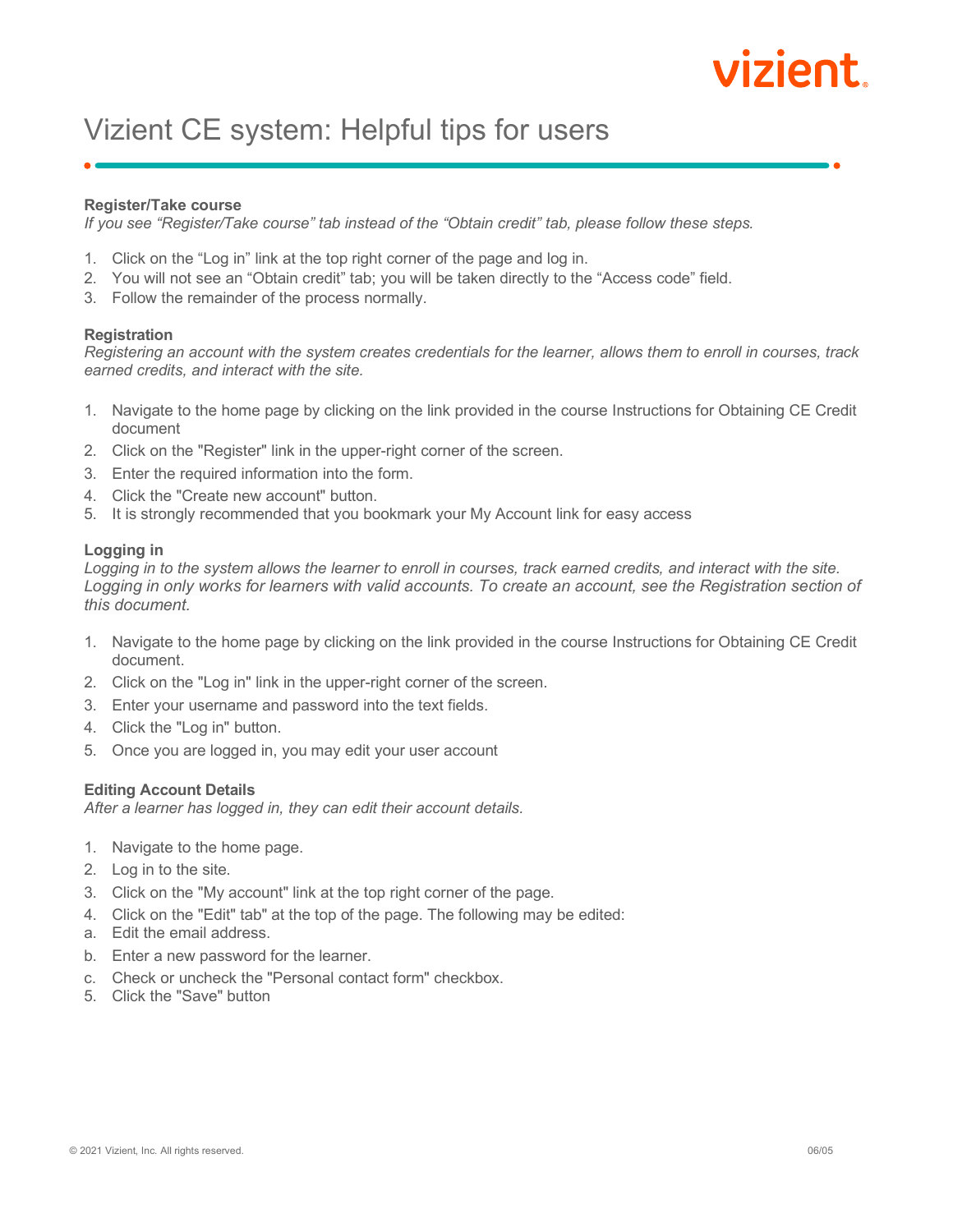

# **Editing Your Profile**

*After a learner has logged in, they can edit their profile to update personal information.*

- 1. Log in to the site.
- 2. Click on the "My account" link at the top right corner of the page.
- 3. Click on the "Edit" tab.
- 4. Click on the "Profile" subtab.
- 5. Edit the desired information.
- 6. Click "Save"

# **Resetting Lost Password**

*If the learner is unable to remember their password, they must reset it.*

- 1. Click the "Log in" link in the upper-right corner of the screen.
- 2. Click on the "REQUEST NEW PASSWORD" tab.
- 3. Enter the learner's username or e-mail address.
- 4. Click the "E-mail new password" button.
- 5. Click the link in the email sent to the learner.
- 6. Enter a new password in the form that appears.
- 7. Click the "Submit" button

## **External Credit**

*External credit is credit that a learner was awarded outside of the Vizient CE system. External credit can be tracked in the learner's profile in the Vizient CE system, but it is an honor system where the credit is not validated.*

- 1. Log in to the site.
- 2. Click "My Account".
- 3. Click "My Activities" tab.
- 4. Click "External Credits."
- 5. Click "Add credits."
- 6. Type in the Course name, Date Completed, and Credit hours. A certificate may be uploaded.
- 7. Click "Save."
- 8. External credit entered appears on the page. The data may be filtered by date or downloaded as a PDF.

# **Bookmarking**

*Bookmarking can be used whenever a learner would like to revisit the course at a later point in time. Bookmarked courses appear in the User Profile section*

1. Bookmarking and course enrollment are independent actions. If a user bookmarks a course, the user is NOT enrolled into the course and vice-versa**.**

#### **View your transcript/completed activities**

- 1. Log in to the site.
- 2. Click on the "view transcript" link.
- 3. All of your completed activities will display, along with any credit earned and a link to download a certificate.